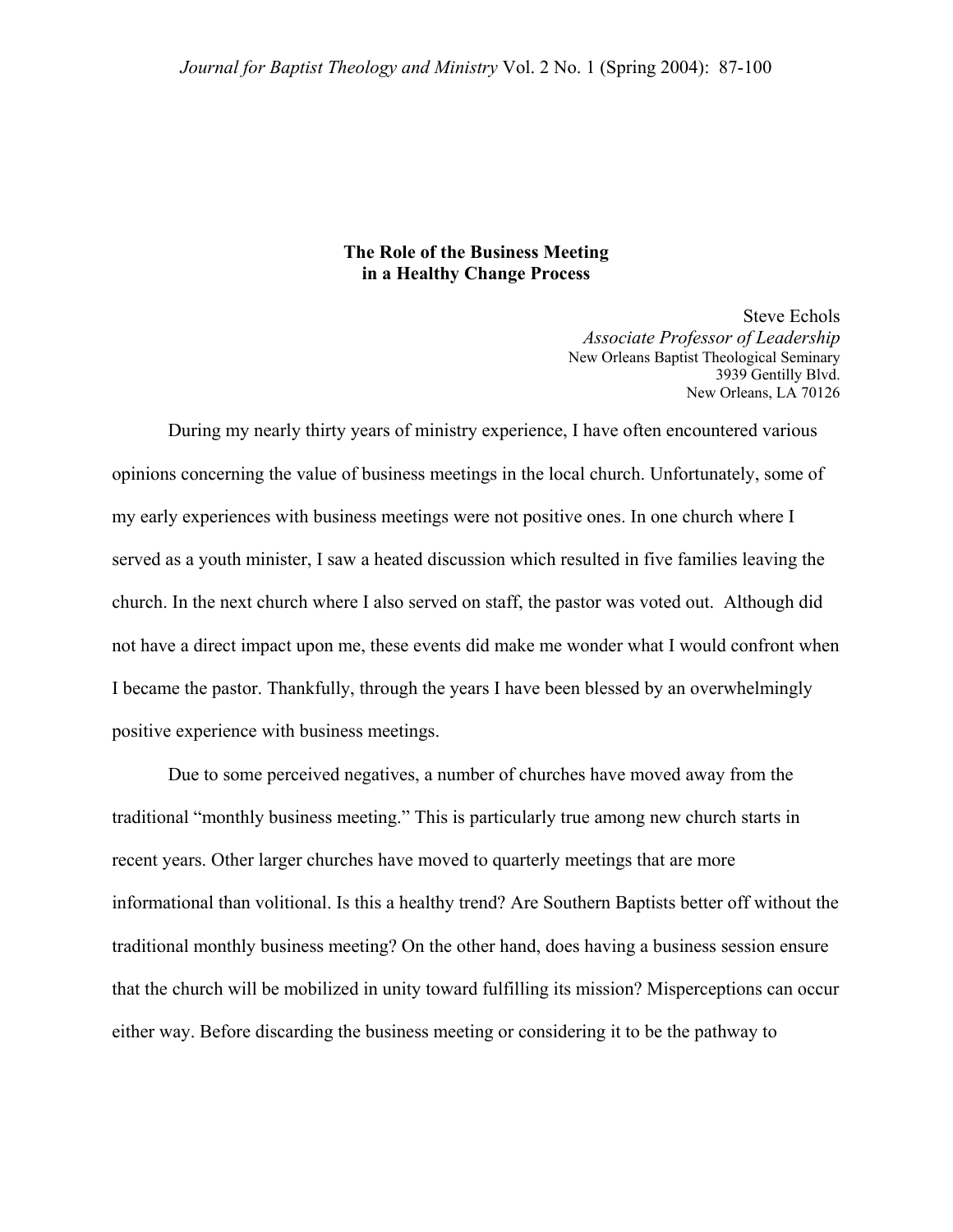harmonious progression, church leaders should consider the following issues regarding the role of these meetings for healthy change process.

# **The Business Meeting and the Stages of Change**

 Ken Gangel reflected an image problem with business meetings when he stated, "Herein lies the central problem of business meetings in the church: we have viewed them not as essential service for Jesus Christ, but as a necessary evil to be dispensed with as quickly and painlessly as possible so that service can commence."<sup>[1](#page-1-0)</sup> One way to alleviate this troublesome perspective is to view the business meeting as part of a healthy change process.

 Change has always been an inescapable part of life, but in some ways it has been particularly intense in recent years. In his widely heralded work, *Leading Change*, John Kotter wrote, "By any objective measure, the amount of significant, often traumatic, change in organizations has grown tremendously over the past two decades."<sup>[2](#page-1-1)</sup> The church is not exempt from the rapidly moving currents of change and in many ways is in the middle of it. Leith Anderson observed how mega trends such as globalization, ethnic diversification, pluralism, time stresses, gender roles, and other factors have invaded the church. He argued, "Everyone is in motion. Each church member is changing while the church is changing while society is changing. Change is not the choice. How we handle it is."<sup>[3](#page-1-2)</sup>

 The business meeting can play a key role in the change process. The importance of the leader's understanding of the change process was underscored by Michael Fullan when he stated,

 $\frac{1}{1}$ <sup>1</sup>Ken Gangel, *Feeding and Leading: A Practical Handbook on Administration in Churches and Christian Organizations* (Grand Rapids: Baker Books, 1996), 273.

<span id="page-1-1"></span><span id="page-1-0"></span><sup>2</sup> John Kotter, *Leading Change (*Boston: Harvard Business School Press, 1996), 3.

<span id="page-1-2"></span><sup>3</sup> Leith Anderson, *Dying for Change* (Minneapolis: Bethany House Publishers, 1990), 11.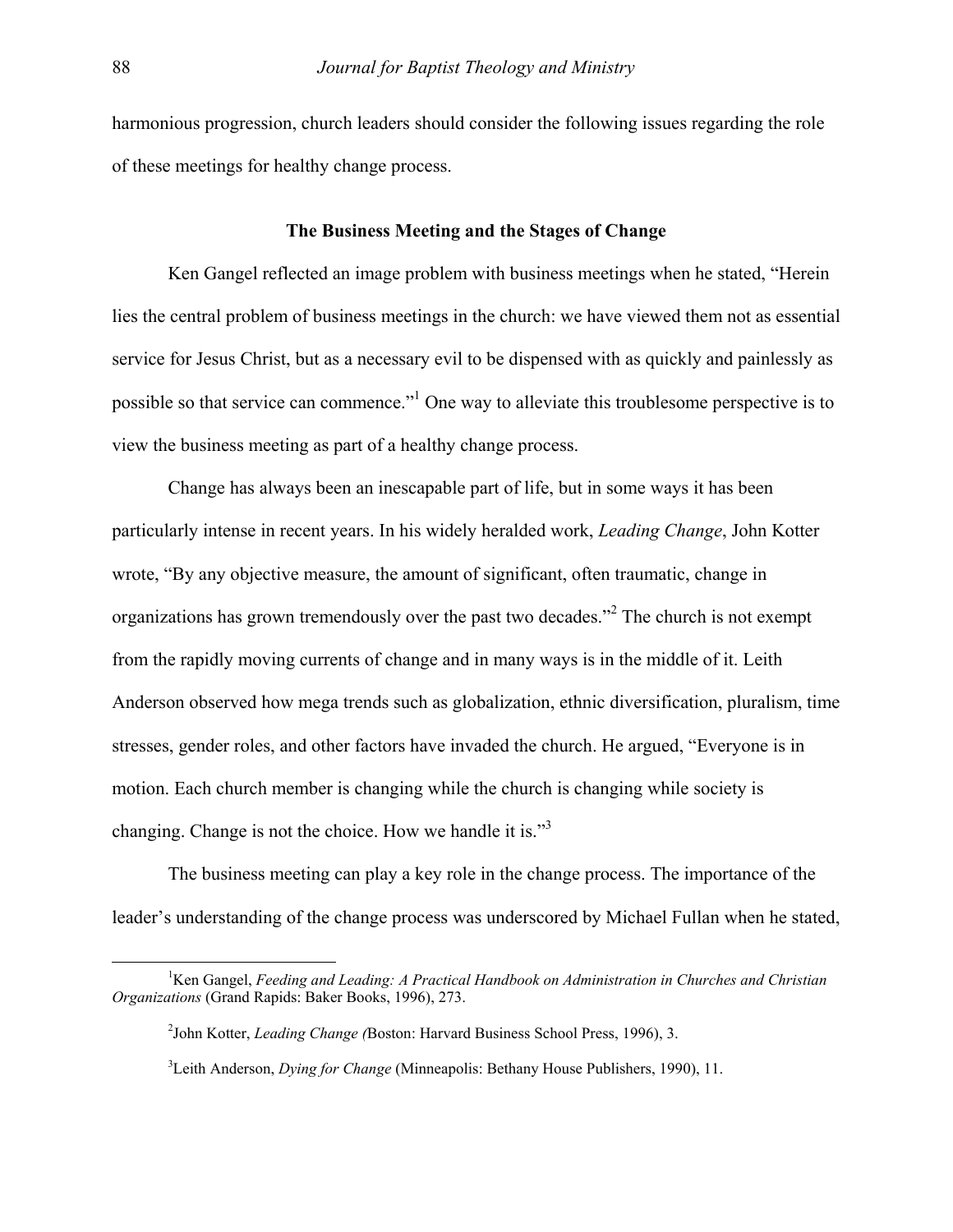"Moral purpose without an understanding of change will lead to moral martyrdom."<sup>[4](#page-2-0)</sup> Regretfully, church leaders have often learned this lesson the hard way. To understand how healthy change occurs, it is necessary to explore the process of change itself.

 Various means to describe change as a process have been attempted. One model that has been influential for a number of decades is the force field theory of Kurt Lewin. Lewin saw change as occurring through two actions. One method is to increase the force that is exerting itself for change while another is to lower the resistance against change. Ideally, both should be employed when attempting to bring change to an organization. Lewin also maintained that in the change process, organizations go through three stages: unfreezing, changing, and freezing.<sup>5</sup> The implications of his theory are rather simple. There must first be preparatory work before an organization can be open to change. When the thaw occurs, there is an opportunity for change, but one must be very cautious because fluidity results in instability. Lastly, no institution can remain in flux and must stabilize once again into some manner of institutional form.

 Although the analysis of Lewin is helpful, I have found that in looking at the change process of churches there is a need to be more specific. Thus, I prefer a five-stage model which lends itself to understanding the role of the business meeting. The stages of this model are: constructive dissatisfaction, formation of an initiating group, development of a supporting group, implementation by consensus, and the feedback loop. The business meeting of a church with congregational polity can be viewed with a connection to each one of these.

 The first of these, constructive dissatisfaction, refers to the development of a willingness to change. This process brings constituents from complacency to a desire for action. Constructive

<span id="page-2-0"></span> $\overline{\phantom{a}}$ <sup>4</sup>Michael Fullan, *Leading in a Culture of Change* (San Francisco: Jossey-Bass, 2001), 5.

<span id="page-2-1"></span><sup>5</sup> Kurt Lewin, "Group Decision and Social Change," in *Readings in Social Psychology*, ed.. E. E. Macoby, T. M. Newcomb, and E. L. Hartley (New York: Holt, Rinehart and Winston, 1958), 197-211.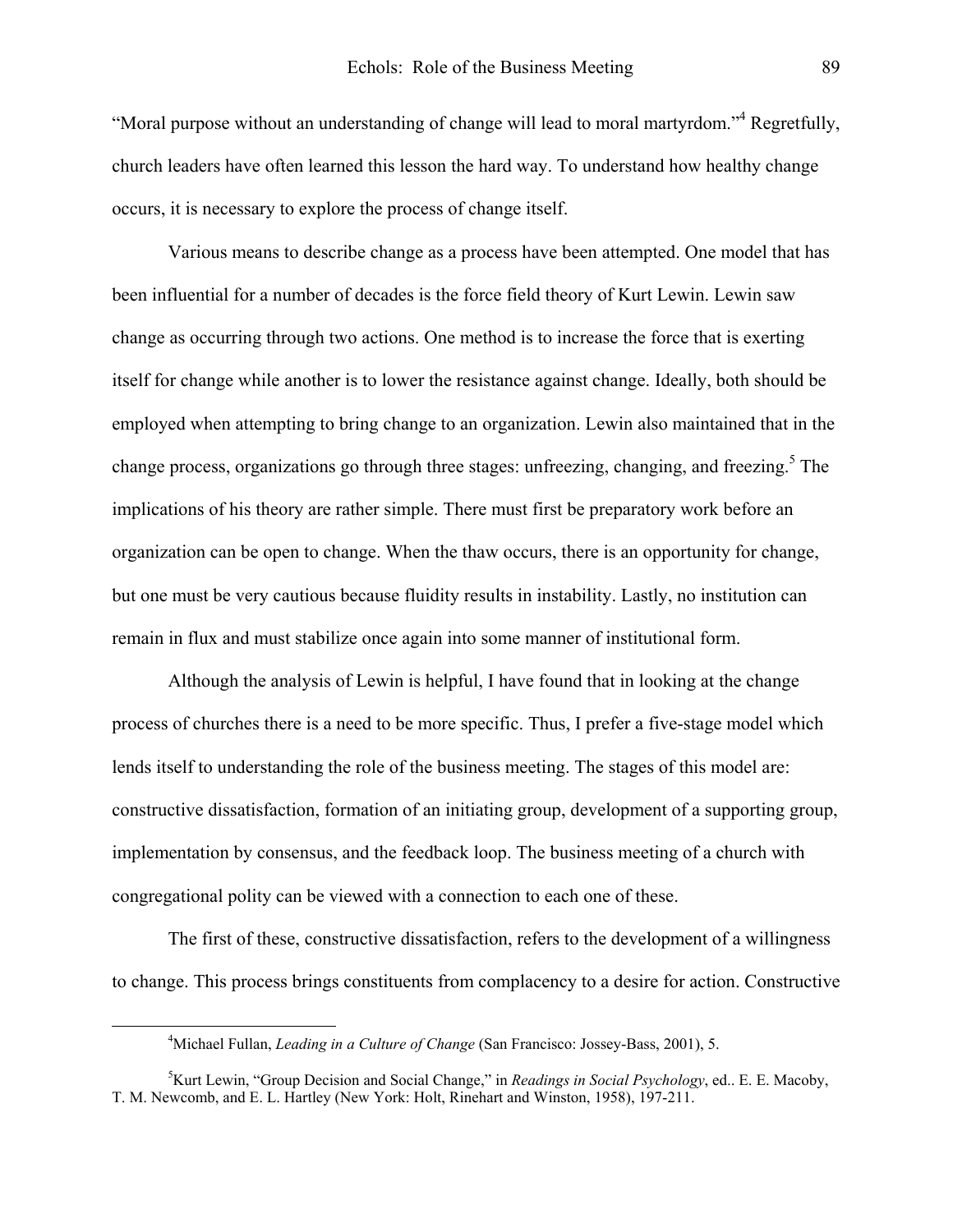dissatisfaction is distinguished from just "keeping the griping down." For certain, effective transactional leadership is needed to deal with the myriads of detail that are necessary to keep an organization running. Yet, as Kennon L. Callahan warned, if too much energy is given to this effort alone, then the organization will not have an opportunity to move to the more important matters that lead to a higher level of satisfaction. <sup>[6](#page-3-0)</sup> However, for an organization to improve, something else must happen. People must want to change.

 The importance of this stage is evident to anyone who has ever been at a business meeting when something was brought up and the members were not ready to change. Usually, the person or committee bringing the motion miscalculated by thinking that the matter was not significant enough to evoke any opposition. The results create a harsh reaction that could have been avoided if the proper sequence had been initiated.

Ministers, particularly pastors, have a great opportunity to see constructive dissatisfaction develop through the preaching and teaching of the Scriptures. By relating from the Bible a picture of what it means to be the people of God, church members can be inspired to change if they can see the connection to kingdom work. This is why the business meeting can be an important check on church leaders to make sure that the proposed change is related to the biblical mission of the church. When this connection is made, leaders can be assured that the Holy Spirit is at work in the lives of all believers to bring them into unity with regard to the decisions that are made in obedience to the biblical mission. In constructive dissatisfaction, there is not a blame game against anyone as to why the church is not what it should be, but rather a collective conviction and willingness to do whatever it takes to move toward the ideals of the mission of the church.

<span id="page-3-0"></span> $\begin{array}{c|c}\n\hline\n\text{6}\n\end{array}$ <sup>6</sup>Kennon L. Callahan, *Twelve Keys to an Effective Church* (San Francisco: Harper, 1983), xiv.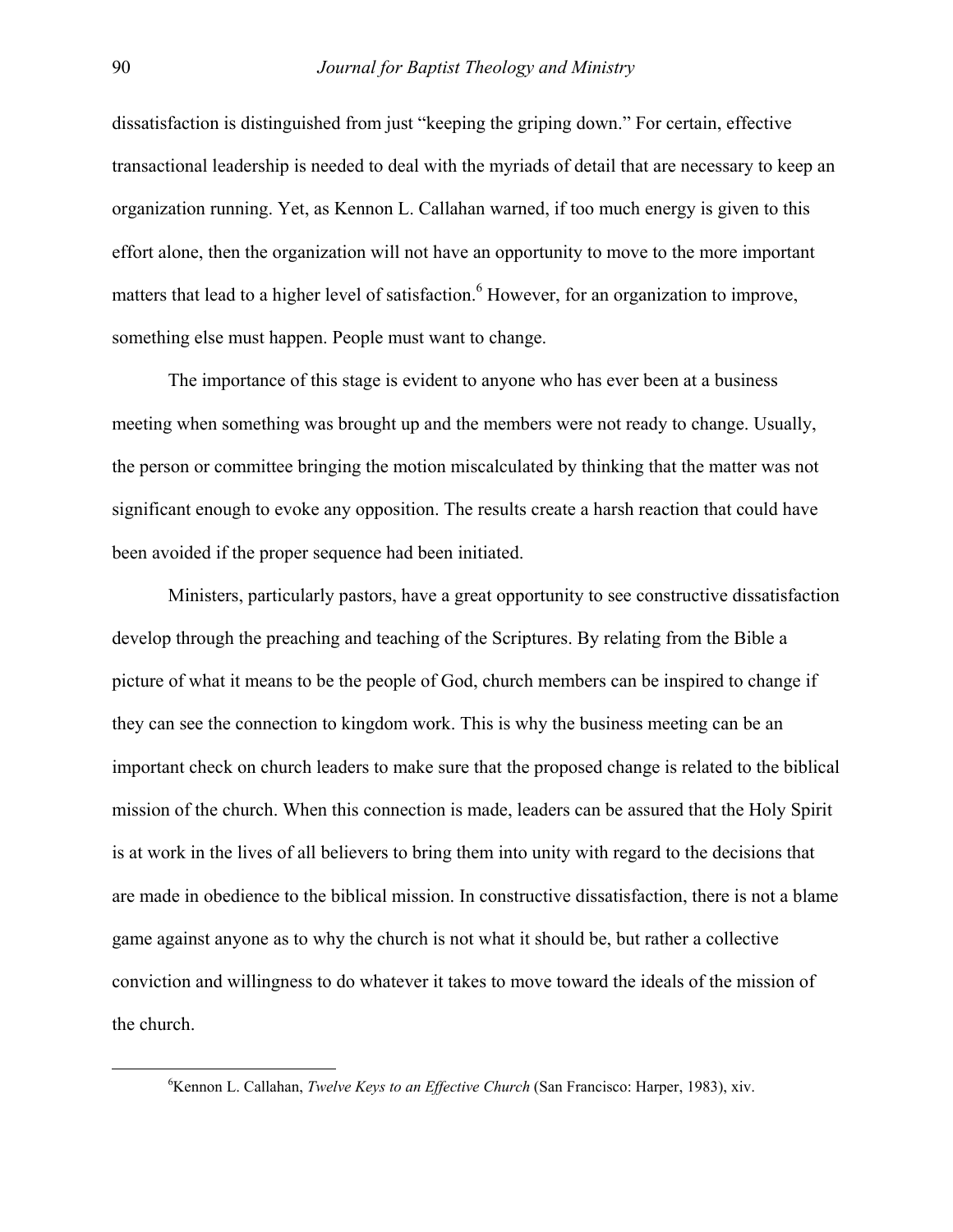A second step in a healthy change process in the church is to form an initiating group. The writer of Proverbs declared that "without consultation plans are frustrated, but with many counselors they succeed" (Proverbs 15:22, NAS). In congregational polity, one is reminded that there are influencers that are outside the formal lines of power. Anyone is free to speak in an open business meeting. Although it is important to go through the established structures of authority, it is equally vital to get a cross-section of viewpoints prior to the business meeting. This procedure can reveal opinions otherwise unknown. When teaching students to work through this model, I advise them to seek out the spiritually mature in the initial stages of developing an idea. This could include influencers who have formal positions as well as those who do not. Once again, the knowledge that there is a business meeting to which particular matters must be brought is a great incentive to work through this process.

<span id="page-4-0"></span> The third stage is the development of a supporting group. Lyle Schaller described an effectivesupporting group as one that has "the capability to legitimatize a proposed change."<sup>7</sup> In most church business meetings, recommendations from formal committees have a certain sense of legitimacy from the outset. The fact that a motion from a committee does not require a second is a recognition that this is a concern of more than one person and is worthy of discussion. Ideally, a recommendation from a committee should promote a sense of trust that a thorough investigation of the matter has occurred. This has the potential to instill confidence in the voting congregational body.

 The fourth stage is to implement the change through consensus. If leaders attempt to implement change without consensus, there is a higher chance of resistance, either formal or informal. Even if the leadership has the right to implement change according to the polity of a particular congregation, legitimization occurs by obtaining the consent of others. A business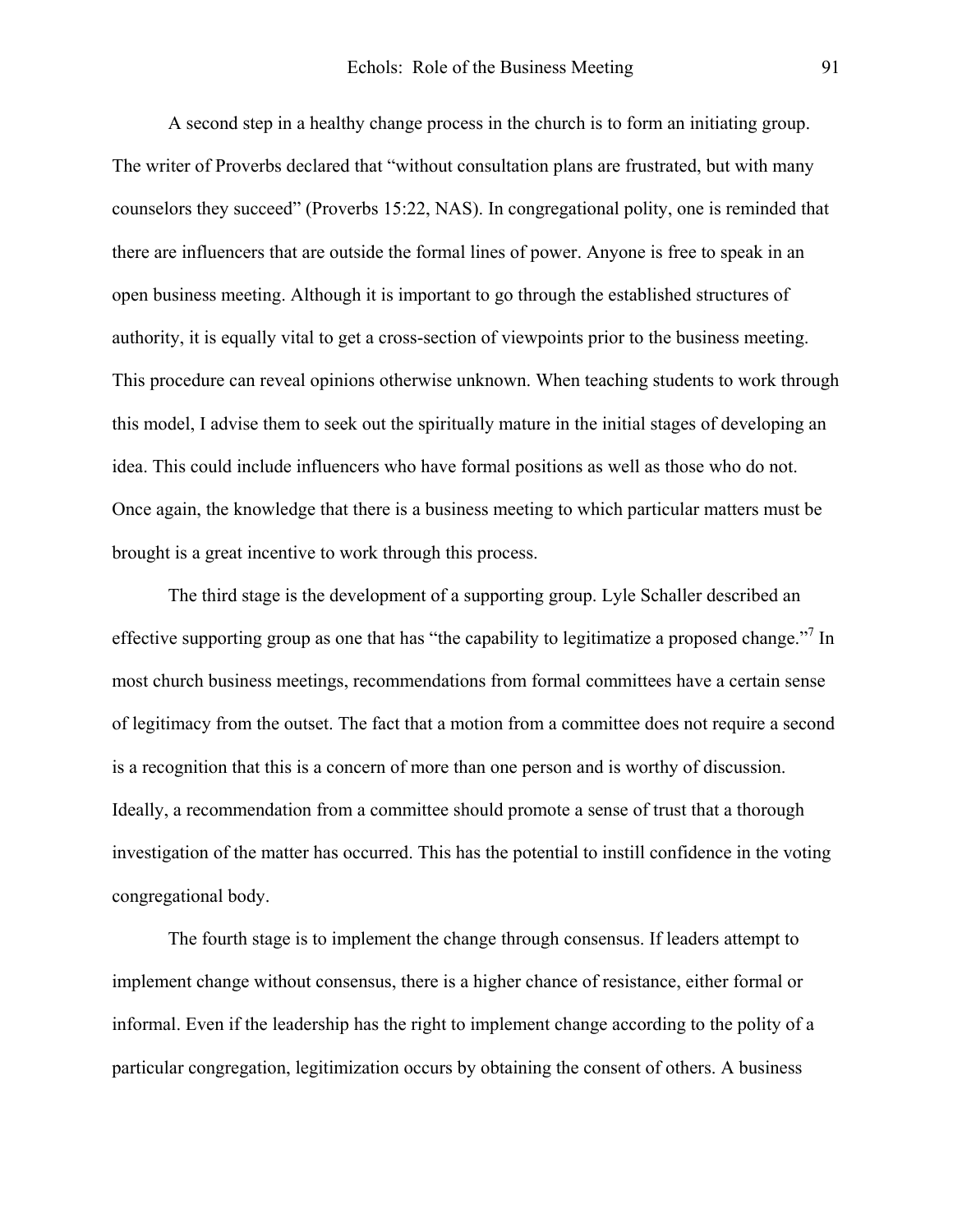meeting is a great opportunity for an affirmation, and this far outweighs the risk of negative reaction. Any negative response given in a business meeting was likely to have surfaced sooner or later, but the positive responses are not always as vocal.

 Finally, the change process must include a feedback loop. Even after the matter is voted on, it does not mean that it is the end of the change process. One cannot assess predictions, only implementations. Unforeseen complications require adjustment. The key is that communication remains open. Business meetings have the potential for fostering a climate of openness. Organizations are affected by perceptions. If church leaders are receptive to feedback in the congregational business meeting, then other avenues of feedback will likely be encouraged. However, an opposite atmosphere that is not conducive to open communication can have a detrimental effect.

## **Business Meetings as Positive Preemption**

Michael Fullan observed that "change is a double-edged sword."<sup>[8](#page-5-0)</sup> He noted, "If you ask people to brainstorm words to describe change, they come up with a mixture of negative and positive terms. On the one side, *fear, anxiety, loss, danger, panic*; on the other, *exhilaration, risk-taking, excitement, improvements, energizing*. For better or for worse, change arouses emotions."<sup>[9](#page-5-1)</sup> Although change is obviously necessary for a church to move forward, it can be threatening and is often fiercely resisted. As a result, there are some potential conditions that can derail the change process. The business meeting can be part of a proactive prevention strategy.

1

<span id="page-5-1"></span><span id="page-5-0"></span><sup>7</sup> Lyle E. Schaller, *The Change Agent (*Nashville: Abingdon Press, 1972), 104 8 Fullan, 7. 9 <sup>9</sup>Ibid.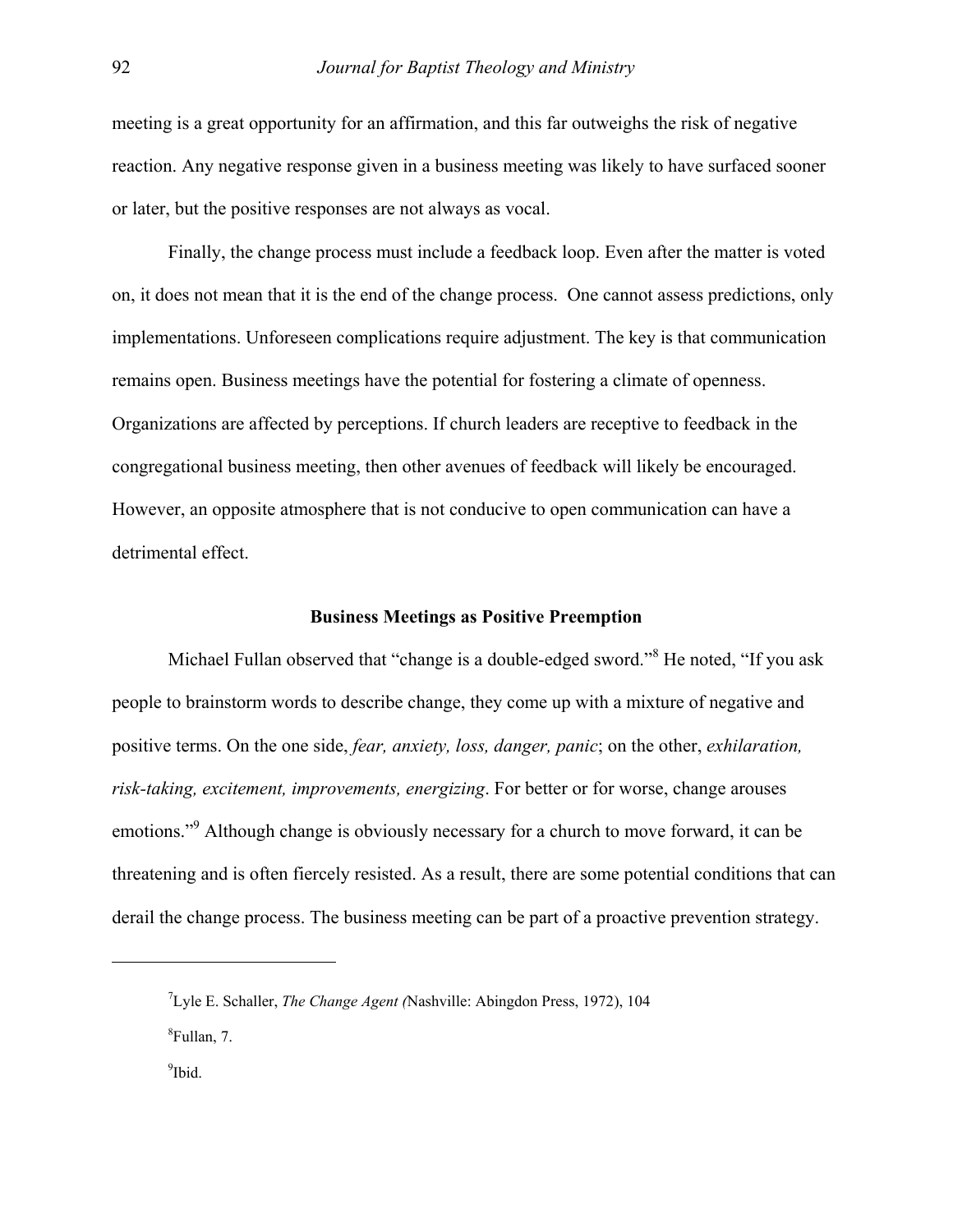One aspect is in regard to compliance versus commitment. As Gary Yukl observed, compliance can influence "the target person's behavior but not the person's attitude."<sup>10</sup> On the other hand, a person who has commitment "makes a great effort to carry out the request or implement the decision effectively."<sup>11</sup> Leaders who desire to lead churches to a great vision must have more than compliance. Compliance alone will not release the creativity necessary in order to achieve great goals. Nor will an attitude of mere compliance suffice when the inevitable crises occur. Churches that fulfill great visions have great commitment. The business meeting can be an important step in building a consensus that leads to commitment. The business sessions says, "We have agreed to do this." Good leaders know how to employ such affirmation to energize the membership for the mobilization and the implementation of proposed action. Obviously not every matter that is brought to a congregation business meeting is of monumental importance for the mission of the church. Some issues may seem inane. Yet, the patience required to endure in such matters can pay big dividends when it comes to mobilizing the energy of the congregation toward major initiatives.

 Another area that the business meeting can be helpful is in the prevention of misinformation. It is has been said that people do not tend "to be down on what they are up on." The challenge of accurately communicating is huge. John Kotter argued that organizations tend to underestimate the need for communication by a factor of ten and sometimes even more.<sup>[12](#page-6-2)</sup> Even when there is every effort to communicate, there are many barriers. Hamilton and Parker have noted a study that found that when a message was relayed in verbal form five times, it only

<span id="page-6-2"></span><span id="page-6-1"></span> ${}^{12}$ Kotter, 9.

<span id="page-6-0"></span><sup>&</sup>lt;sup>10</sup>Gary Yukl, *Leadership in Organizations* (Upper Saddle River, NJ: Prentice-Hall, 1998), 176.  $11$ Ibid.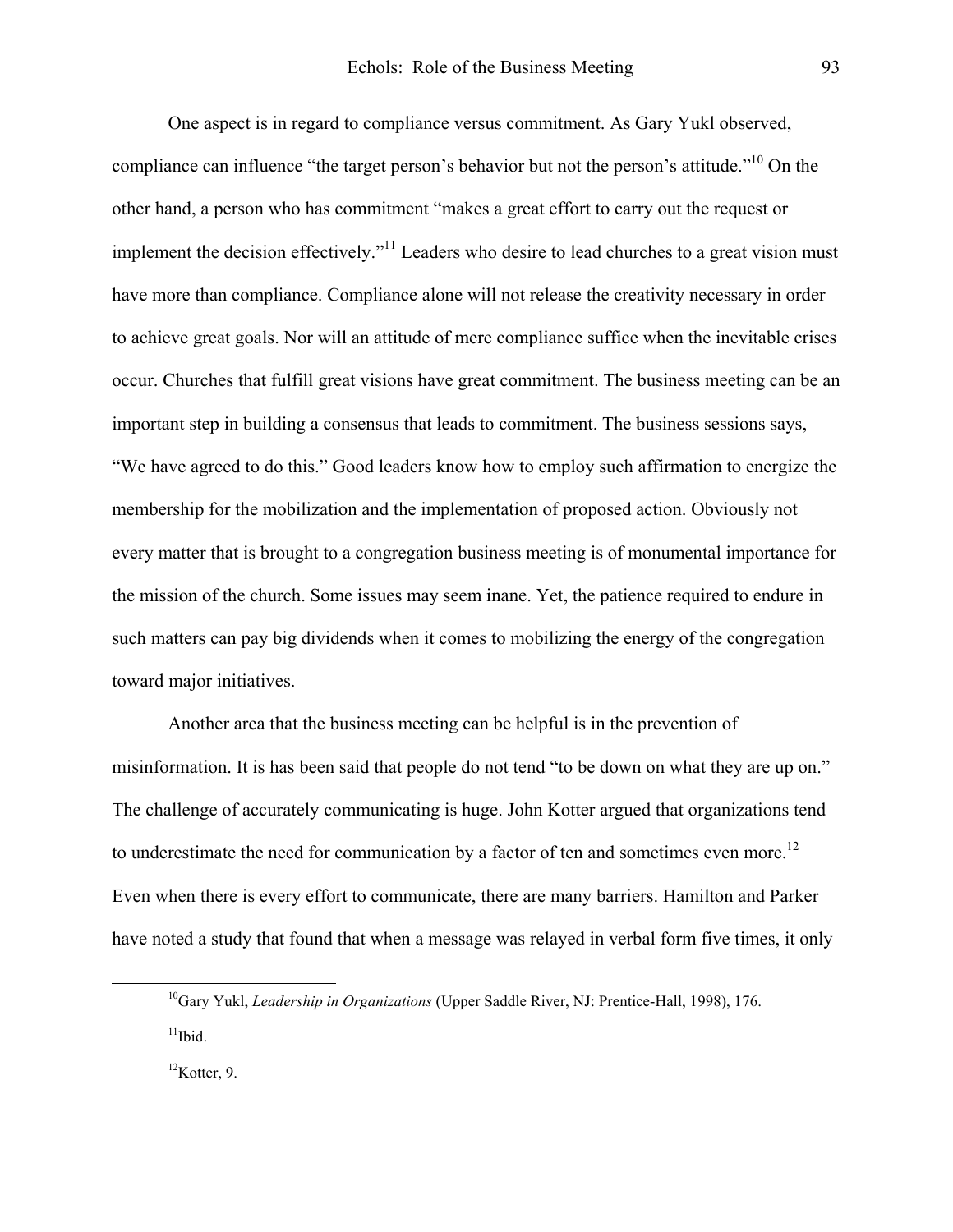retained 20% of its original intention. Apart from deliberate distortion and embellishing, there is the loss of details, the highlighting of certain aspects of the message, and ultimately filtering the message through one's own unique perspective.<sup>13</sup> Indeed, communication is a daunting task, especially in a volunteer organization like the church. Therefore, the wise leader wants to use every means available to ensure good communication. The business meeting is another vehicle in effectively disseminating information to the congregation because individuals are permitted to respond in dialogue. Such exchanges can reveal if the message is accurately communicated.

 Chris Argyris warned that organizations whose leaders are not open to feedback could be victims of what he labeled as "skilled incompetence."[14](#page-7-1) Essentially, Argyris defined skilled incompetence as when the followers of an organization become very competent at hiding reality from their leaders. Basically, the followers tell the bosses what they want to hear. Because the bosses want to hear it, they tend not to press the issue. Unfortunately, it is often the case that when the truth finally comes out, the damage is irreversible. Leaders must be proactive in preventing this problem. Any signal that the leader is not open to feedback can immediately set the process of skilled incompetence into motion.

 Skilled incompetence seems to be standard operating procedure in many churches. The pastor preaches on Sunday morning and parishioners say nice things as they go out the door. No one tells him that there is an undercurrent. The results are often shocking. On more than one occasion, I have had a minister tell me that he had absolutely no idea that he was about to be terminated. I conversed with one who said that even as he was called into a meeting with key leaders he was confident that he would be told that he was getting a raise.

 <sup>13</sup>Cheryl Hamilton with Cordell Parker*, Communicating for Results: A Guide for Business and the Professions* (New York: Wadsworth Publishing Co., 1997), 11.

<span id="page-7-1"></span><span id="page-7-0"></span><sup>&</sup>lt;sup>14</sup>Chris Argyris, "Skilled Incompetence," *Harvard Business Review (1986 September-October)*: 74-79.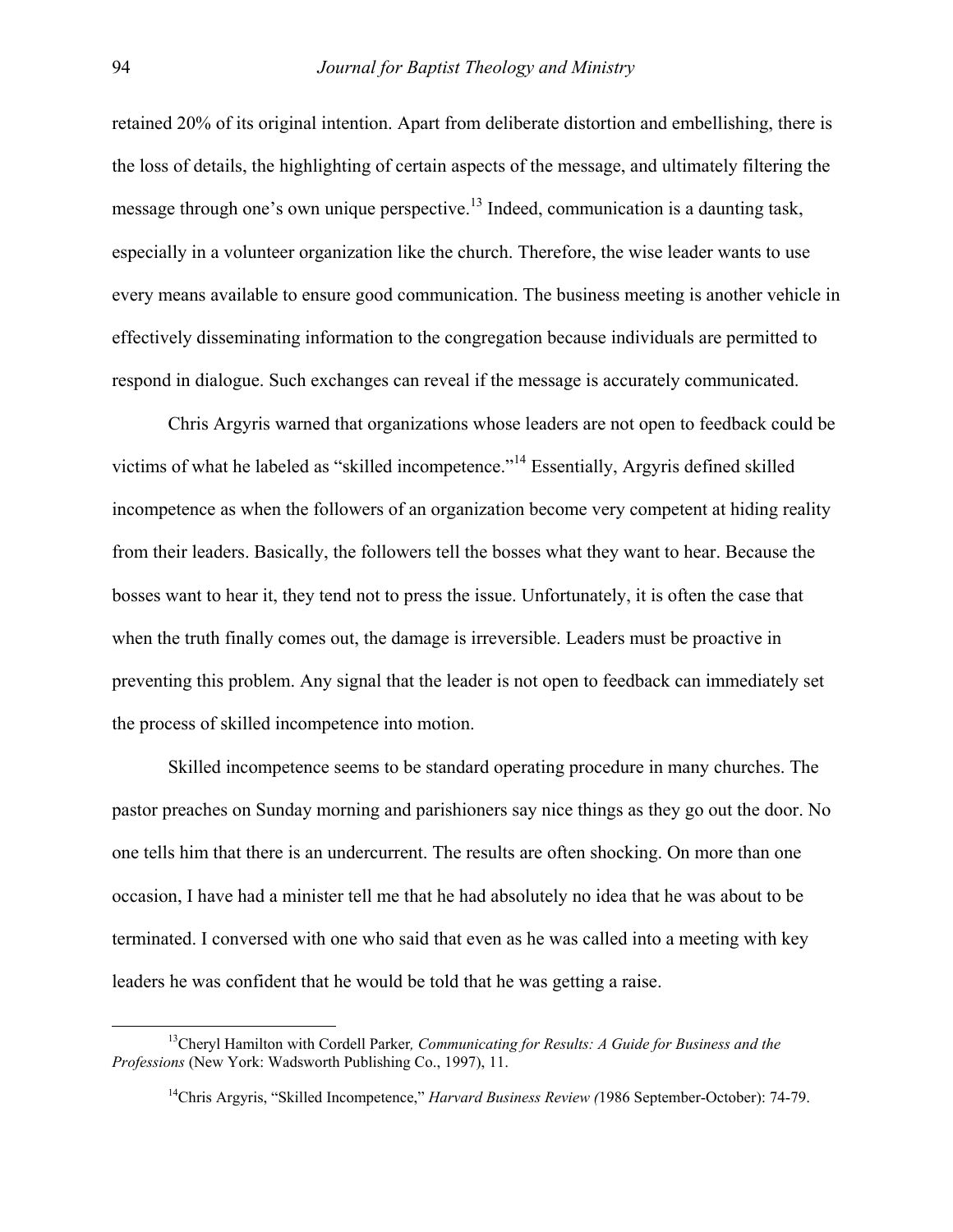Business meetings regularly conducted in an atmosphere of openness can be a key aspect in the prevention of the erection of walls that foster skilled incompetence. On the other hand, when business meetings are not conducted or they are held infrequently, an attitude of "we really don't care what you think because we have already made the decision" is communicated. In such a setting, there is a higher risk that the members will adopt the attitude that "if you do not care to hear our opinion we will not tell you what we know." Leadership that is cut off from the flow of information in regard to what is actually going on is likely to make serious miscalculations with the potential for disastrous results.

#### **The Limitations of the Business Meeting in the Change Process**

Although the business meeting aids in helping church leaders promote a healthy change process, these events do have limitations. When a conflicted church is examined, it is not unusual to hear something like this, "I don't understand why we have had so much turmoil over this issue. We voted on the matter and there was no opposition. Why did they not say something when it was brought up"? The following are some reasons that this happens.

 For one thing, church business meetings should not be the initiation of the change process. If the stages of constructive dissatisfaction, initiating group, supporting group, implementation by consensus, and feedback are circumvented, then even the most effective business meetings cannot make up for the loss. A key aspect of whether a healthy change process will occur is the environment. Hugh F. Halverstadt observed the importance of a systemic assessment of the relational and contextual environment in managing church conflict.<sup>15</sup> Depending on how it is conducted, the business meeting may indicate the true opinion of those

<span id="page-8-0"></span><sup>&</sup>lt;sup>15</sup>Hugh F. Halverstadt, *Managing Church Conflict* (Louisville: Westminster/John Knox Press, 1991), 60-69.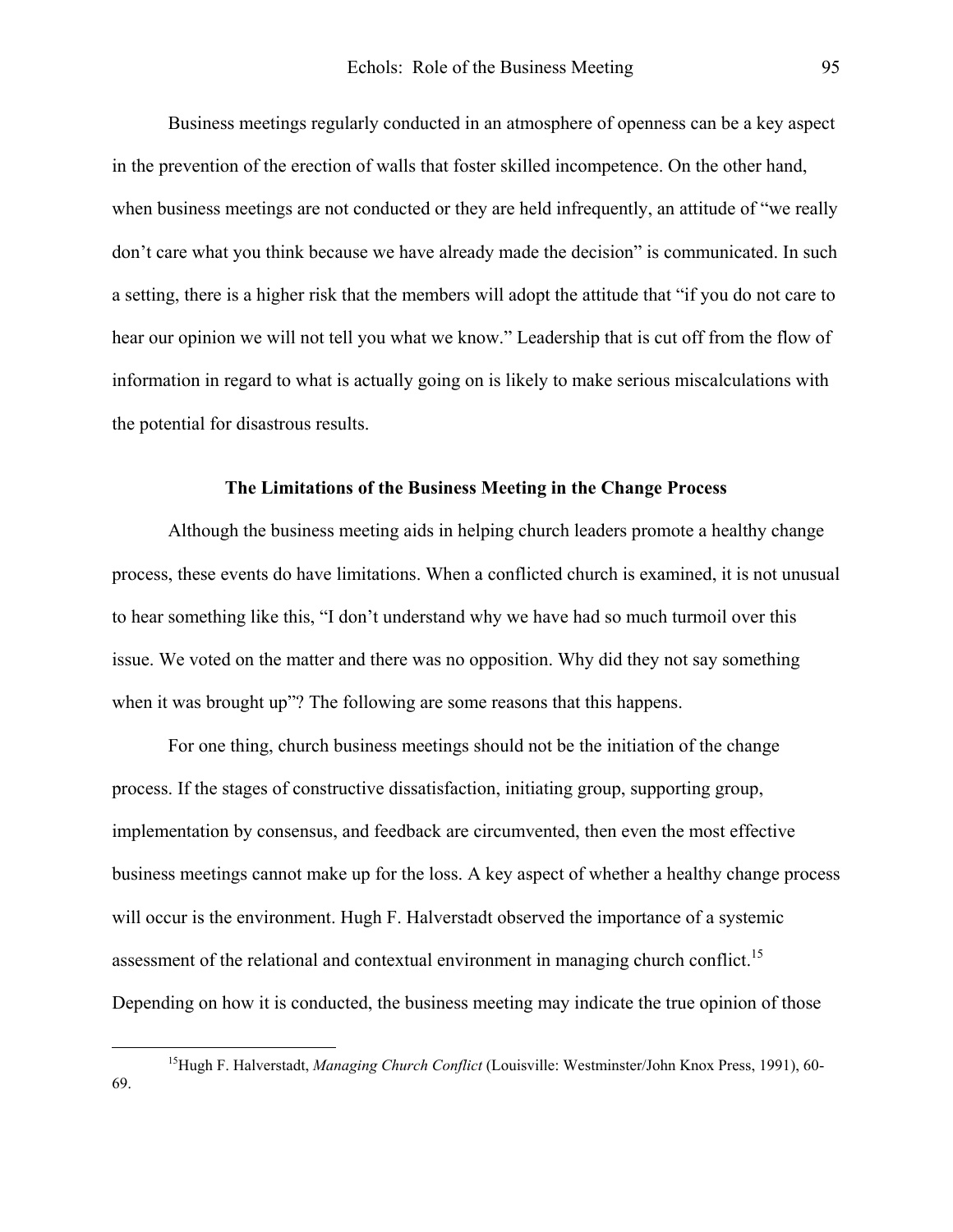present. Yet, it is not likely that it will reveal all the reasons behind the feelings. The business meeting alone cannot do such a task.

 The earlier stages of the five-step model give time for people to process ideas and also serve as tools for assessing the current state of opinion. Often church leaders simply lack the patience to go through the process. However, the time supposedly saved by not going through certain steps will often be small in comparison to the time later invested in resolving a multitude of negative results. In fact, many a stormy business meeting could likely have been avoided if church leaders had worked with the congregation through the process.

 Just as the church business meeting is not the beginning of a healthy change process, neither is it the end. Churches often make decisions or approve initiatives that are never actually implemented. In one church I served, there was a need to address retirement benefits for church staff. In researching the issue, it was discovered that a number of years earlier the church had actually voted to begin paying a retirement benefit. However, apparently, because of some passive resistance, the benefit was never initiated. On other occasions, I have observed congregations approve and implement a certain initiative, only to rescind the action at a later business meeting due to unpopularity of the change. Hopefully, such instances would be the exception rather than the rule. Yet, they do illustrate the limitations of a congregational vote.

### **Maximizing the Potential of the Business Meeting**

We have noted how the business meeting has good potential in promoting a healthy change process. Yet, what specific ways can church leaders enhance the effectiveness of the business meeting for this purpose?

**First, have regular business meetings.** The ideal frequency for business meetings is impossible to determine. The variance from church to church is significant. However, whether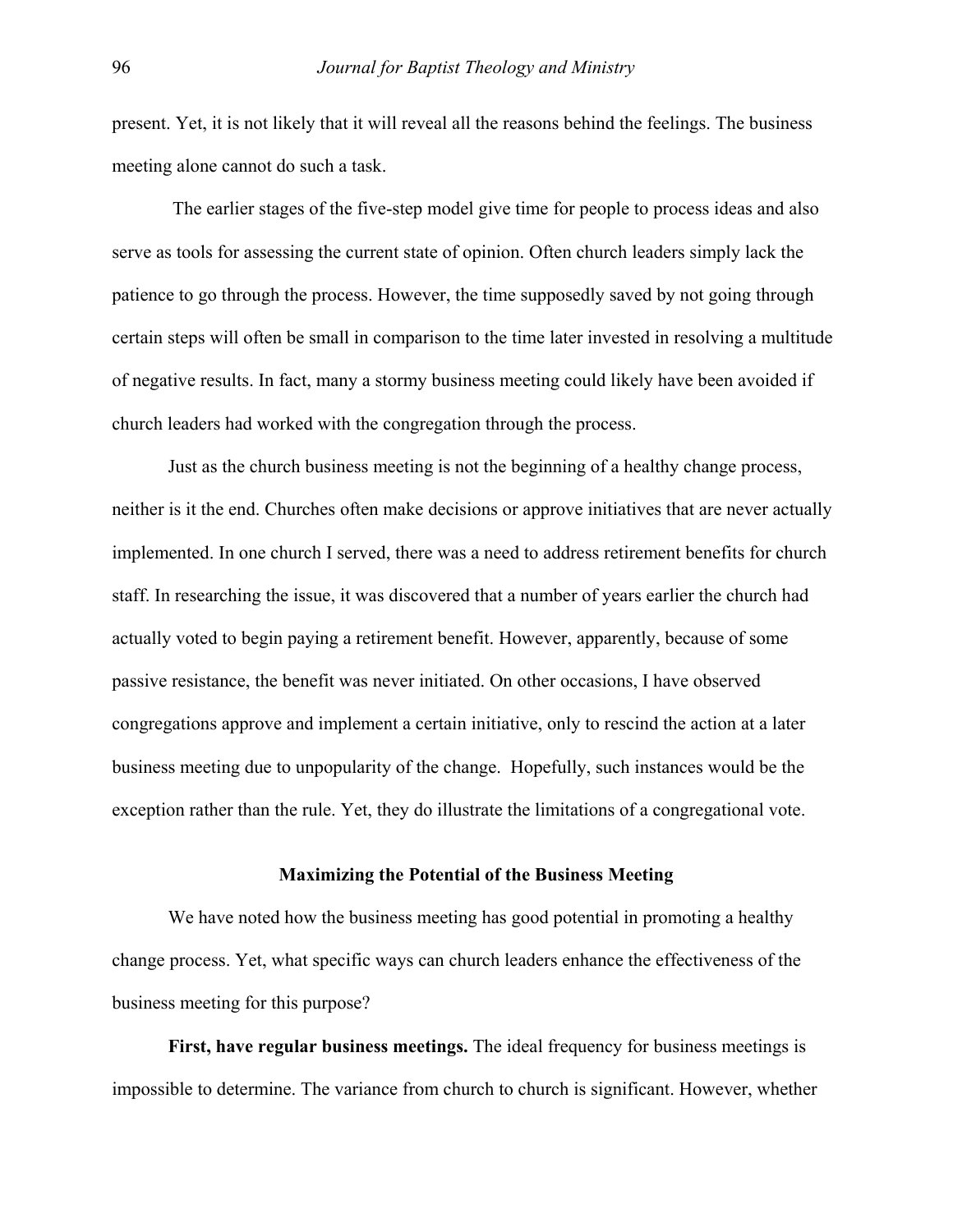quarterly or monthly, a regular business meeting gives a sense of accountability as well stability in the flow of decision making within the church. For instance, the commitment to a standard time enables committees to know when to meet in order to formulate recommendations. This becomes an aid in good planning and preparation. When committees are prepared in their presentations, obviously trust can grow in the congregation.

## **Second, conduct the business meetings in accordance with established**

**parliamentary procedure, keeping in mind key general principles.** Parliamentary procedure is intended to assist organizations to conduct their affairs in an orderly and fair manner**.** Parliamentary rules should never be used to suppress dissent or to ram through recommendations. C. Barry McCarty has gained national recognition and has served as a parliamentary procedure advisor at the Southern Baptist Convention Annual Meeting. In his book, *A Parliamentary Guide for Church Leaders*, he gave the following six important general principles:

- (1) Group decisions should be made in an orderly fashion.
- (2) The majority rules.
- (3) The minority must not be suppressed.
- (4) Every member has the right to be heard and to hear what other members have to say.
- (5) All members have equal rights, privileges, and responsibilities.
- (6) Members have the right to know what is going on.<sup>[16](#page-10-0)</sup>

When these simple guidelines are practiced, the atmosphere is more conducive to a healthy change process.

<span id="page-10-0"></span> <sup>16</sup>C. Barry McCarty, *A Parliamentary Guide for Church Leaders* (Nashville: Broadman Press, 1987), 19- 24.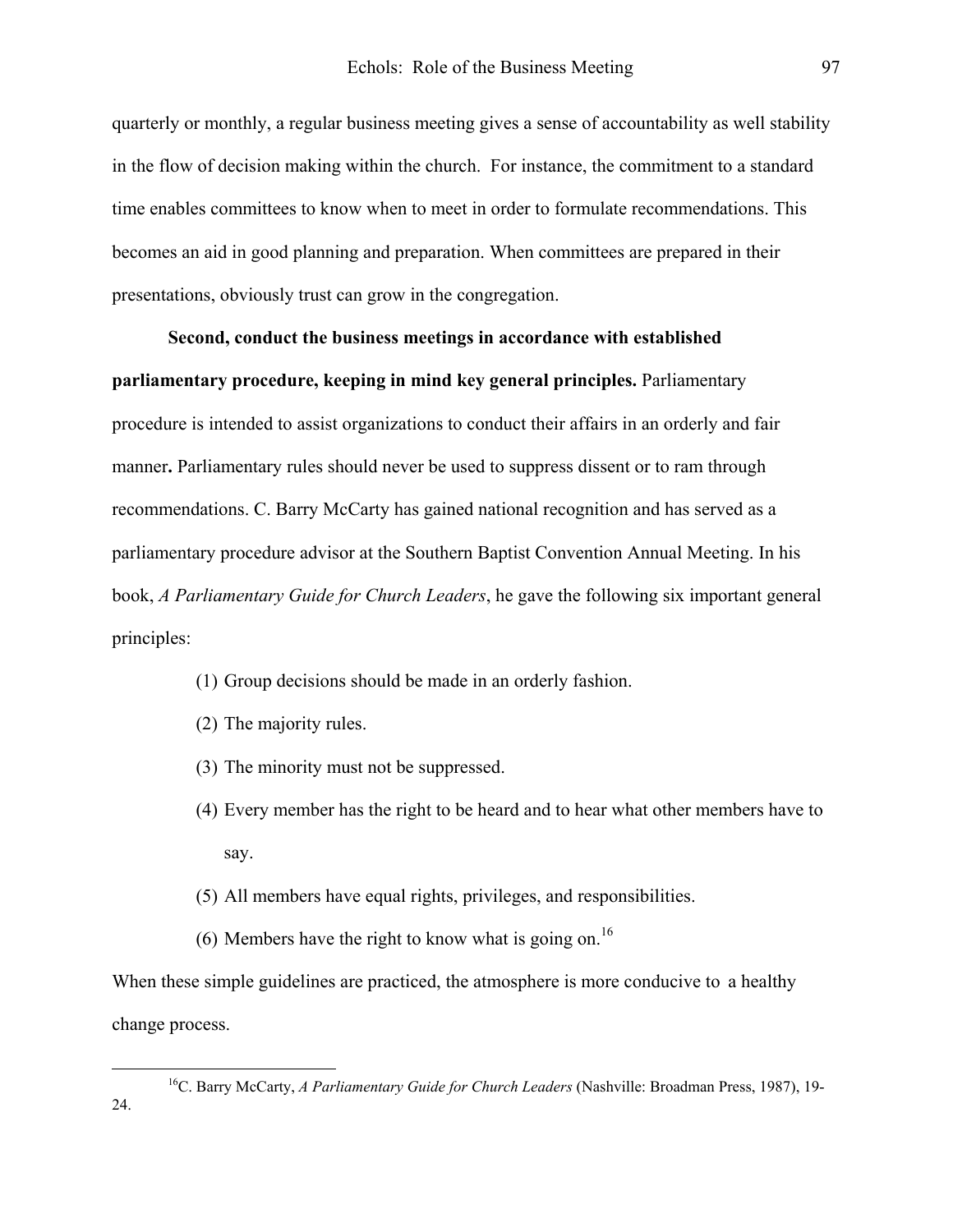**Third, promote attendance for business meetings**. If the business meeting is considered a positive tool for a healthy change process, then it follows that an effort should be made to have maximum participation. Considering the time for the business meeting is an important factor. Many churches have their business meetings on Wednesday evenings. In churches that I have been the pastor, I have seen the attendance vary from less than ten percent to more than one-third of the number of adults present in the Sunday morning worship service. In addition to the issue of congregational involvement, many churches have specific guidelines as to what constitutes a quorum. As a matter of integrity, churches should not conduct business without the required quorum.

 Some simple actions can help increase attendance. Although the interruption of the dynamic of the prime times for worship, evangelism, discipleship, and other ministries is undesirable, the business meeting should not be scheduled at a time would is prohibitive for most of the membership to participate. One suggestion is to refrain from scheduling other meetings, such as choir or small groups, at the same time. Another helpful suggestion is to combine the business meeting with worshipful elements such as a time of singing, Bible study, and prayer. Not only does this combination draw people who would not come if the only activity was a business meeting, it also aids in setting the proper context of the meeting and its close connections to some main functions of the church. Lastly, a periodic promotion by church leaders of the importance of the business meeting and the need for a broad involvement of the congregation can make a crucial difference in improving attendance.

**Fourth, connect the administrative process with the mission and vision of the church.** Churches should seek to clarify which issues should be brought for congregational approval. A clear description of the responsibilities of administrative teams/committees is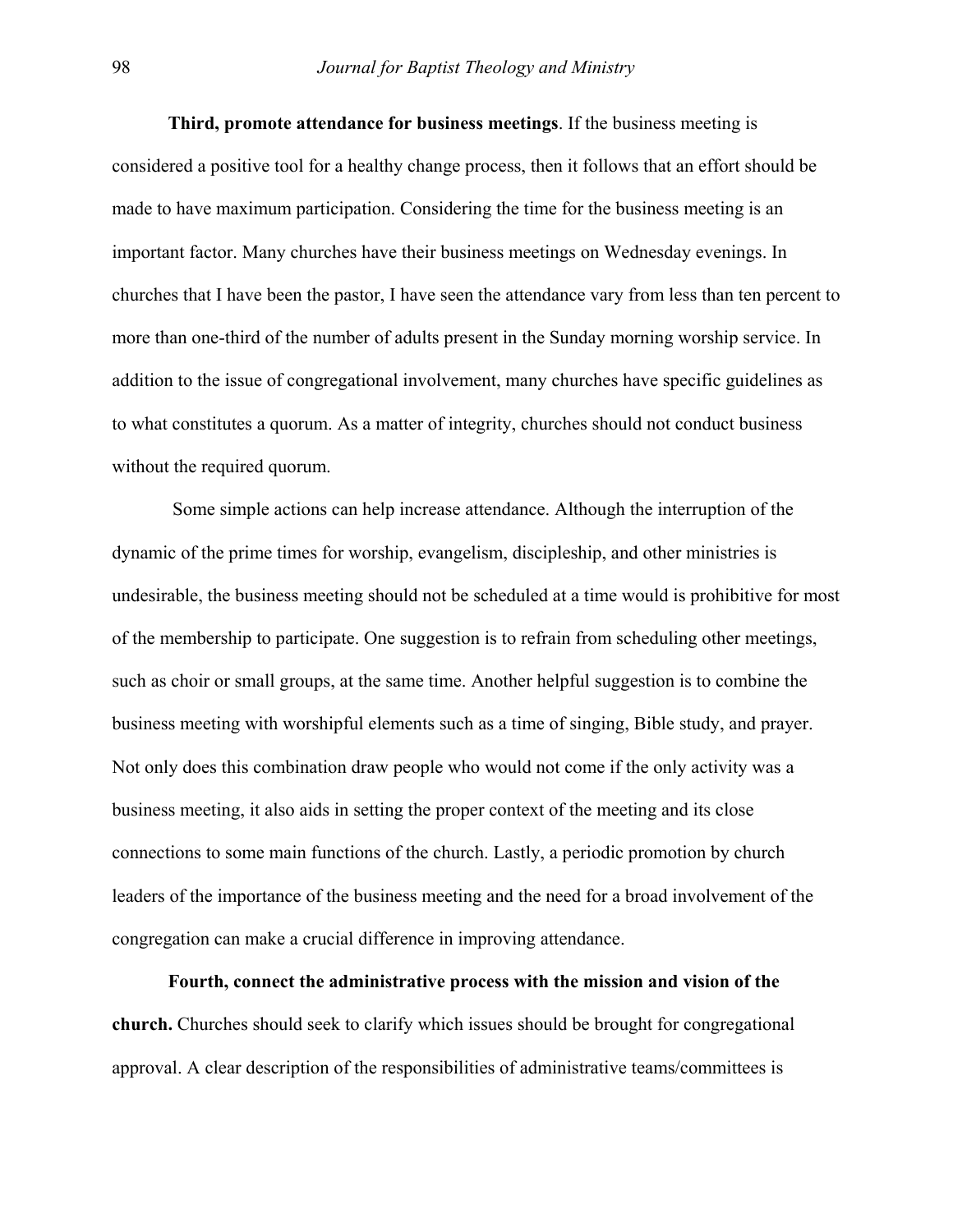essential. Over time, church leaders should eliminate any overlap in the administrative functions and make a maximum effort to communicate the specific tasks of each group. In general, the congregation should act on matters of policy, the approval of all ministry personnel (both paid and voluntary), and major budget and facility matters. The scope of what is to be brought to the congregation will vary from church to church. Keeping a balance between the value of congregational participation and affirmation with not being overloaded with minutiae requires constant diligence.

**Fifth, be thorough in preparation for the meeting.** Thoroughness and preparation are critically essential for successful business meetings. An agenda that lists the order of the business meeting and a printed version of the recommendations that will be given should be available. Be sure to include any supportive materials in the packet that the members receive. Be certain that a designated member of the committees presenting motions are in attendance and are prepared to answer questions. These steps may seem incidental, but attention to such small details creates a healthier atmosphere for the business meeting to be an affirmation of a healthy change process.

**Sixth, model and encourage a kind and gracious spirit**. When change occurs, emotions can explode. I served as pastor where a very difficult decision resulting in a church staff termination had created some bitterness among a few members. As a result, in a business meeting a member exploded for several minutes with caustic comments laced with a number of untruths. I was moderating the meeting and many of his comments were directed at me. When he finished, he expected me to retaliate. Instead, God gave me a special sense of His calming presence. In a very gentle voice, I thanked him for sharing his opinion and recognized the next person to speak. There was a pause, and at that moment it was if all of the steam was let out of the opposition. I learned the truth of the Scripture text, "A gentle answer turns away wrath"